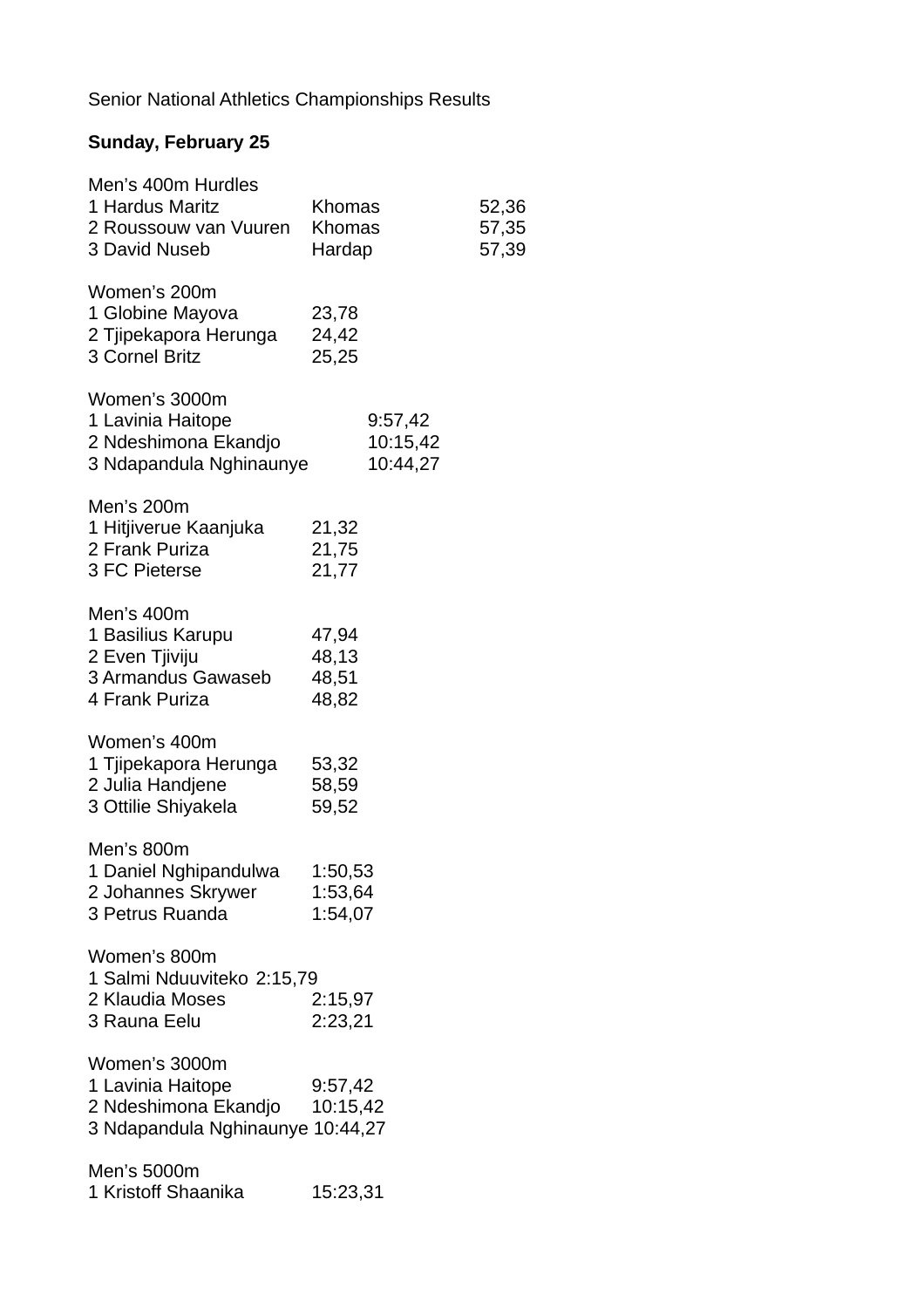| 2 Eliaser Uugwana  | 15:28,11 |
|--------------------|----------|
| 3 Simon Shipingana | 15:34,92 |
| Men's High Jump    |          |

| ivioli o Filgit Julip |       |
|-----------------------|-------|
| 1 Hans von Lieres     | 2,04m |
| 2 Lood de Jager       | 2,00m |
| 3 Salomon Tuaire      | 1,95m |

### **Saturday, February 24**

Women's 100m 1 Globine Mayova 11,83 2 Merlyn Diamond12,25 3 Victoria Tjingaete 12,97

Mens 100m 1 Hitjiverue Kaanjuka 10,39 2 Dantago Gurirab 10,81 3 FC Pieterse 10,81

Men's Long Jump 1 Markus Alerilwe 7,08m 2 Benjamin Oshana 6,82m 3 Eben Eixab 6,77m

Men's Shotput 1 Pieter Jan Swanepoel 15,00m 2 Wilhelm Rademeyer 12,24m 3 Anro Swanepoel 10,23

Men's 1 500m 1 Daniel Nghipandulwa 3:48,88 2 Johannes Skrywer 3:53,71 3 Oscar Komeya 4:01,08

Women's 1 500m 1 Lavinia Haitope 4:36,23 2 Ndeshimona Ekandjo 4:42,96 3 Ndapandula Nghinaunye 4:45,74

#### **Day 1 National men's champions:**

100m - Hitjivirue Kaanjuka 10.39 w 0.0 1500m - Daniel Nghipandulwa 3.48.88 400m hurdles - Hardus Maritz 52.36 Long jump - Alerilwe Markus 7.08m Shot put - Pieter Jan Swanepoel 15.00m Discus - Pieter Jan Swanepoel 40.96m